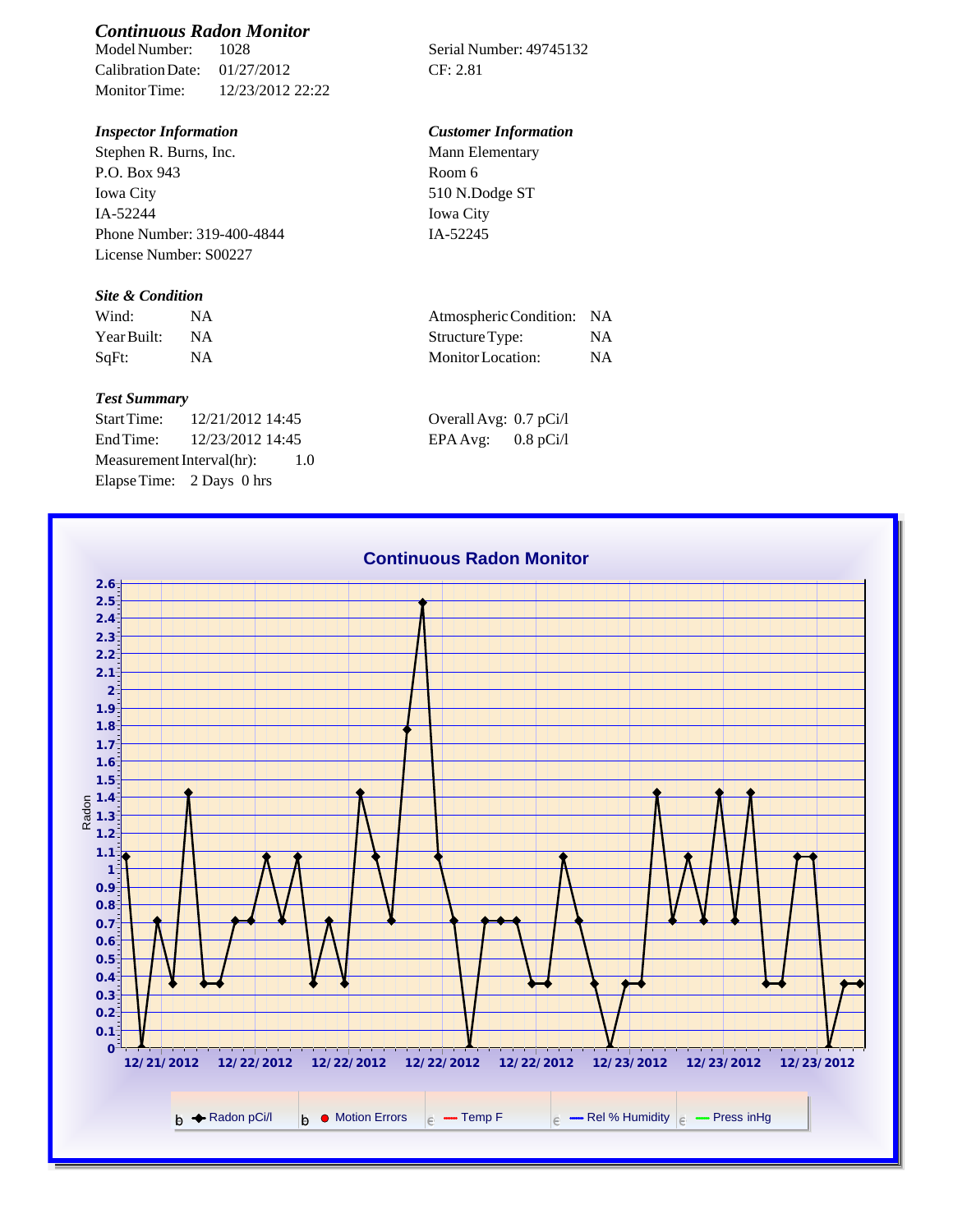| ******* | *******<br>12/21/2012 |       |
|---------|-----------------------|-------|
| Time    | Counts<br>pCi/l       | Flags |
| 15:45   | 1.1                   |       |
| 16:45   | 0.0                   |       |
| 17:45   | 0.7                   |       |
| 18:45   | 0.4                   |       |
| 19:45   | 1.4                   |       |
| 20:45   | 0.4                   |       |
| 21:45   | 0.4                   |       |
| 22:45   | 0.7                   |       |

23:45 0.7

| ******* | 12/22/2012 ******* |       |
|---------|--------------------|-------|
| Time    | Counts             | Flags |
|         | pCi/l              |       |
| 00:45   | 1.1                |       |
| 01:45   | 0.7                |       |
| 02:45   | 1.1                |       |
| 03:45   | 0.4                |       |
| 04:45   | 0.7                |       |
| 05:45   | 0.4                |       |
| 06:45   | 1.4                |       |
| 07:45   | 1.1                |       |
| 08:45   | 0.7                |       |
| 09:45   | 1.8                |       |
| 10:45   | 2.5                |       |
| 11:45   | 1.1                |       |
| 12:45   | 0.7                |       |
| 13:45   | 0.0                |       |
| 14:45   | 0.7                |       |
| 15:45   | 0.7                |       |
| 16:45   | 0.7                |       |
| 17:45   | 0.4                |       |
| 18:45   | 0.4                |       |
| 19:45   | 1.1                |       |
| 20:45   | 0.7                |       |
| 21:45   | 0.4                |       |
| 22:45   | 0.0                |       |
| 23:45   | 0.4                |       |

| *******     | *******<br>12/23/2012  |              |  |
|-------------|------------------------|--------------|--|
| <b>Time</b> | <b>Counts</b><br>pCi/l | <b>Flags</b> |  |
| 00:45       | 0.4                    |              |  |
| 01:45       | 1.4                    |              |  |
| 02:45       | 0.7                    |              |  |
| 03:45       | 1.1                    |              |  |
| 04:45       | 0.7                    |              |  |